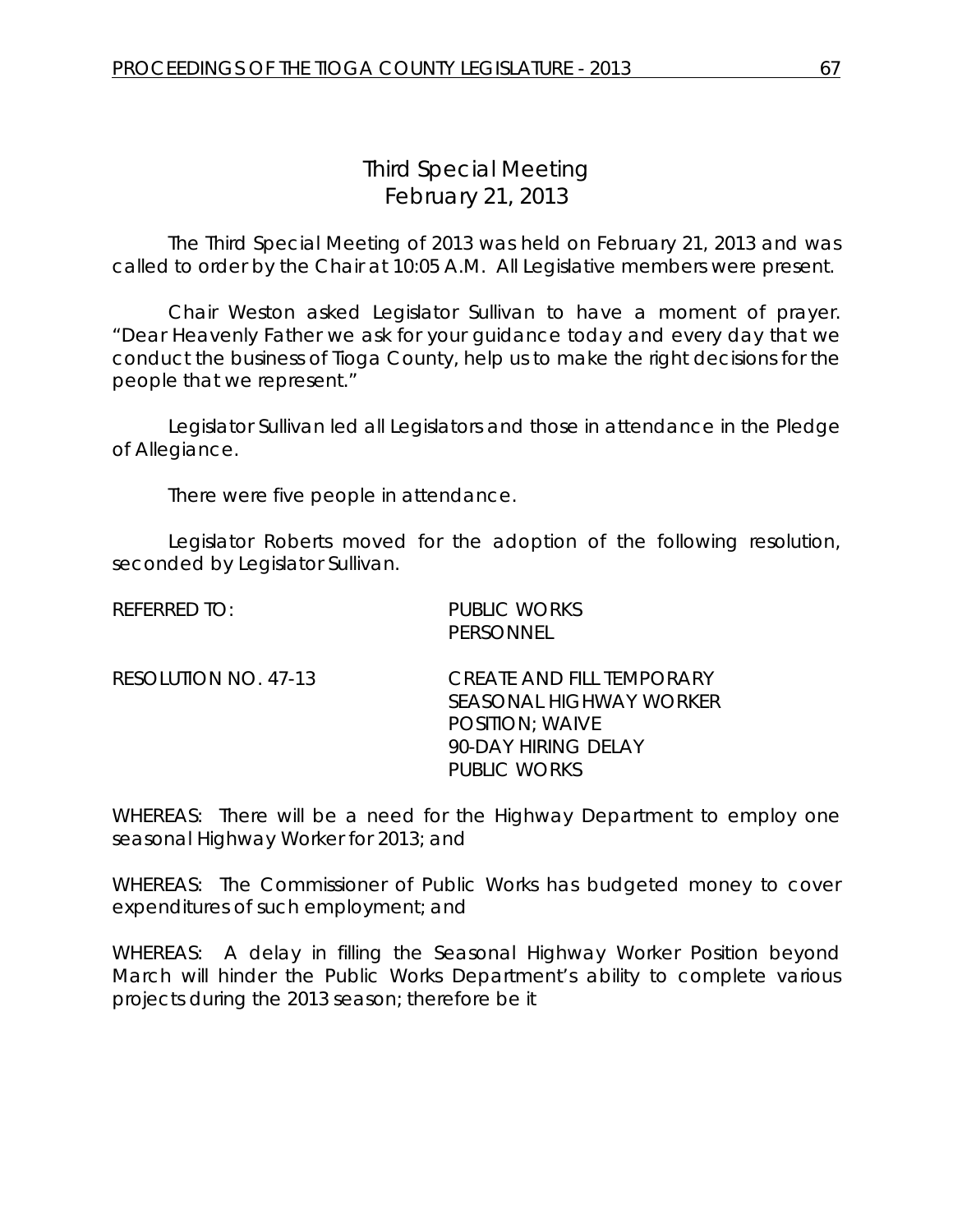RESOLVED: That the Tioga County Legislature authorize the Commissioner of Public Works a waiver from the 90-day hiring freeze upon the creation of one (1) Highway Worker position at an hourly rate of \$9.40/hr. effective 03/01/13 for a temporary duration not to exceed 11/30/13.

## ROLL CALL VOTE

Yes – Legislators Sullivan, Case, Hollenbeck, Huttleston, Monell, Weston, Roberts, Sauerbrey, and Standinger.

No – None.

Absent – None.

RESOLUTION ADOPTED.

Legislator Hollenbeck moved for the adoption of the following resolution, seconded by Legislator Sauerbrey.

| REFERRED TO: | <b>INFORMATION TECHNOLOGY COMMITTEE</b> |
|--------------|-----------------------------------------|
|              | <b>PERSONNEL COMMITTEE</b>              |

RESOLUTION NO. 48-13 *AUTHORIZE TEMPORARY APPOINTMENT AND SALARY ADJUSTMENT FOR DREW GRIFFIN*

WHEREAS: The Director of Information Technology and Communication Systems retired June 30, 2012; and

WHEREAS: An Acting Director was named, but has now resigned from Tioga County effective close of business March 1, 2013; and

WHEREAS: The Legislature is desirous of ensuring the affairs of the Information Technology Department are handled in an orderly manner and that an individual be designated to act in an official capacity; and

WHEREAS: Drew Griffin, Software Support Liaison, is capable of performing duties associated with the Director's position on an acting basis; therefore be it

RESOLVED: That Drew Griffin be temporarily appointed to the position of Director of Information Technology and Communication Systems and receive an annual salary increase of \$5,000 effective March 2, 2013; and be it further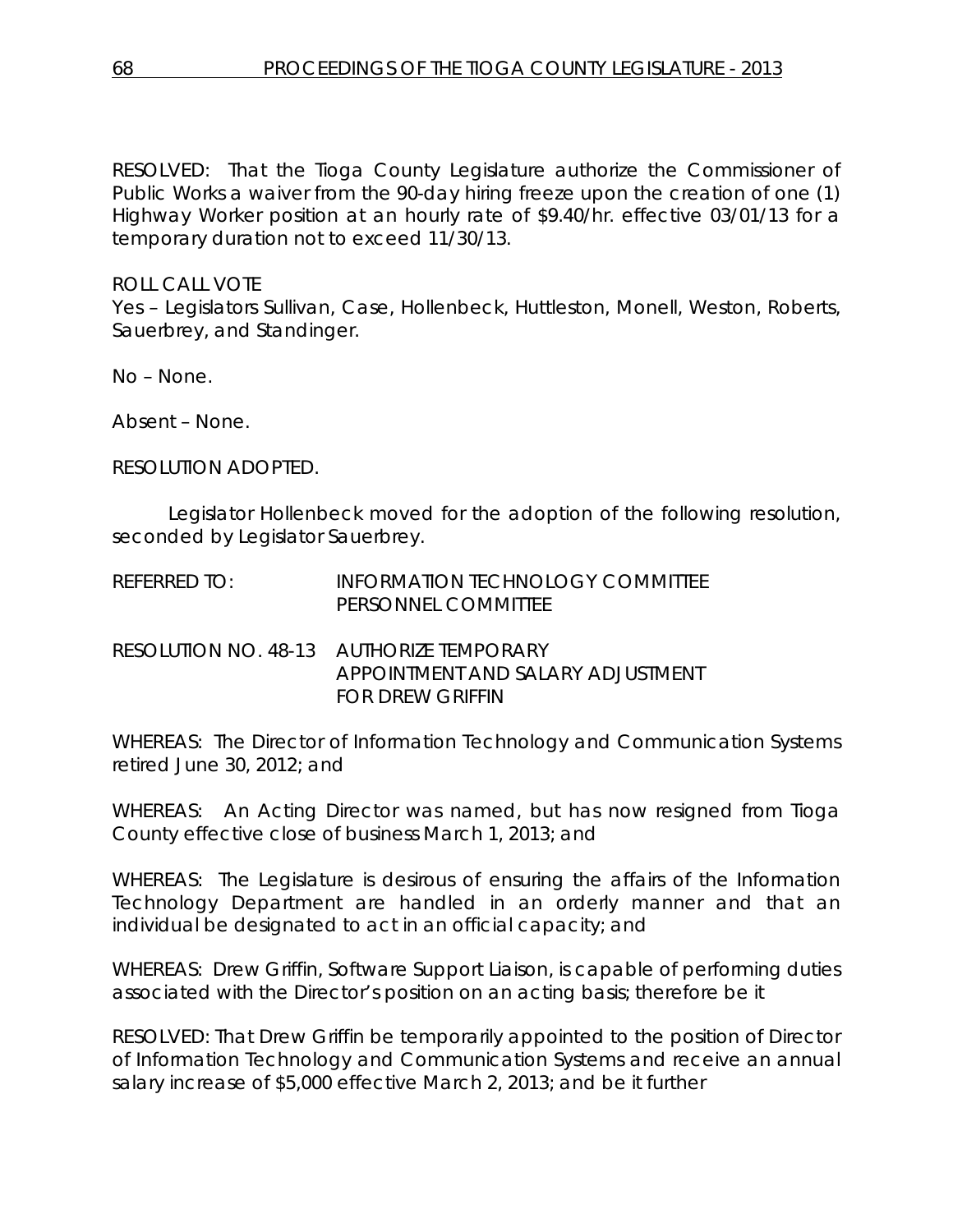RESOLVED: That if Mr. Griffin does not receive permanent appointment to the Director of Information Technology and Communication Systems, his salary shall be reduced by \$5,000 immediately upon the filling of the Director's position.

ROLL CALL VOTE Yes – Legislators Sullivan, Case, Hollenbeck, Huttleston, Monell, Weston, Roberts, Sauerbrey, and Standinger.

No – None.

Absent – None.

RESOLUTION ADOPTED.

Legislator Sullivan moved for the adoption of the following resolution, seconded by Legislator Standinger.

| REFERRED TO:         | LEGAL/FINANCE COMMITTEE<br>PERSONNEL COMMITTEE                                        |
|----------------------|---------------------------------------------------------------------------------------|
| RESOLUTION NO. 49-13 | CREATE TEMPORARY PART-TIME<br><b>POSITION: WAIVE 90-DAY</b><br>DELAY (LAW DEPARTMENT) |

WHEREAS: The incumbent of the Paralegal position in the Law Department was granted a leave of absence effective December 26, 2012; and

WHEREAS: The leave of absence is expected to continue through November 2013; and

WHEREAS: The Paralegal's work has been distributed amongst the remaining staff in the office, but it is anticipated workloads will increase when the new County Judge is sitting in Tioga on a more permanent basis; and

WHEREAS: Additional clerical help is needed for the duration of the Paralegal's leave of absence; therefore be it

RESOLVED: That the County Attorney is authorized to create, effective February 25, 2013, a temporary part-time position of Typist at an hourly rate of \$11.32; and be it further